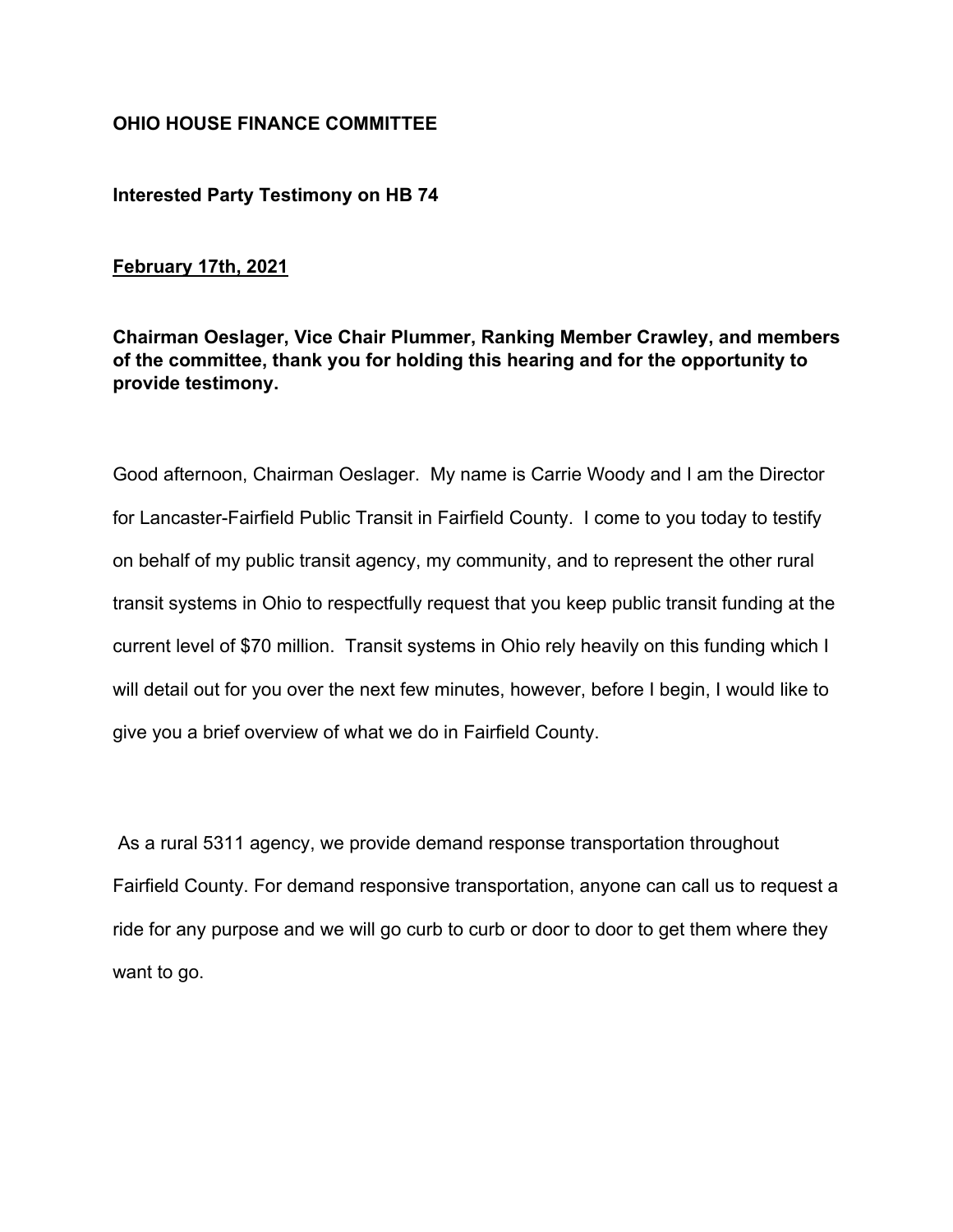In addition, we offer five deviated-fixed routes. These routes create easier access to our industrial parks, medical facilities, retail and food service jobs with hourly stops Monday through Friday, yet allows us to deviate up to  $\frac{3}{4}$  of a mile from the route to keep the transportation accessible for individuals with disabilities.

In 2019, we provided 129,764 rides with 25 buses for a total cost of \$1.8 million. State funding represented 11% of that operating budget (\$191,139). To give you an idea who is using our transportation, I will tell you that 44% were elderly and/or disabled passengers and over 30% of the total rides were work related. In 2020, even though a pandemic, we still provided 89,357 rides with 40% of those being for elderly/disabled passengers and over 40% for employment. So, as you can see, we provide a vital service for our community.

If you're not familiar with rural transit system or 5311 funding formula, we are required to have 50% of our total operating cost in local funds to match 50% federal funds. As I mentioned previously, in 2019 the state investment was 11% of the local funds. Unlike most of your urban transit systems like COTA, Cleveland RTA, Cincinnati, etcetera, as a rural transit agency we don't have a source of dedicated funding for a local match. You will find this to be consistent throughout most rural and small urban transit agencies. Since we don't have dedicated funding, we use a combination of local government funds (when we are able to get them), revenue from contracted services with human service agencies such as JFS or DD agencies, we sell advertising on our buses, use in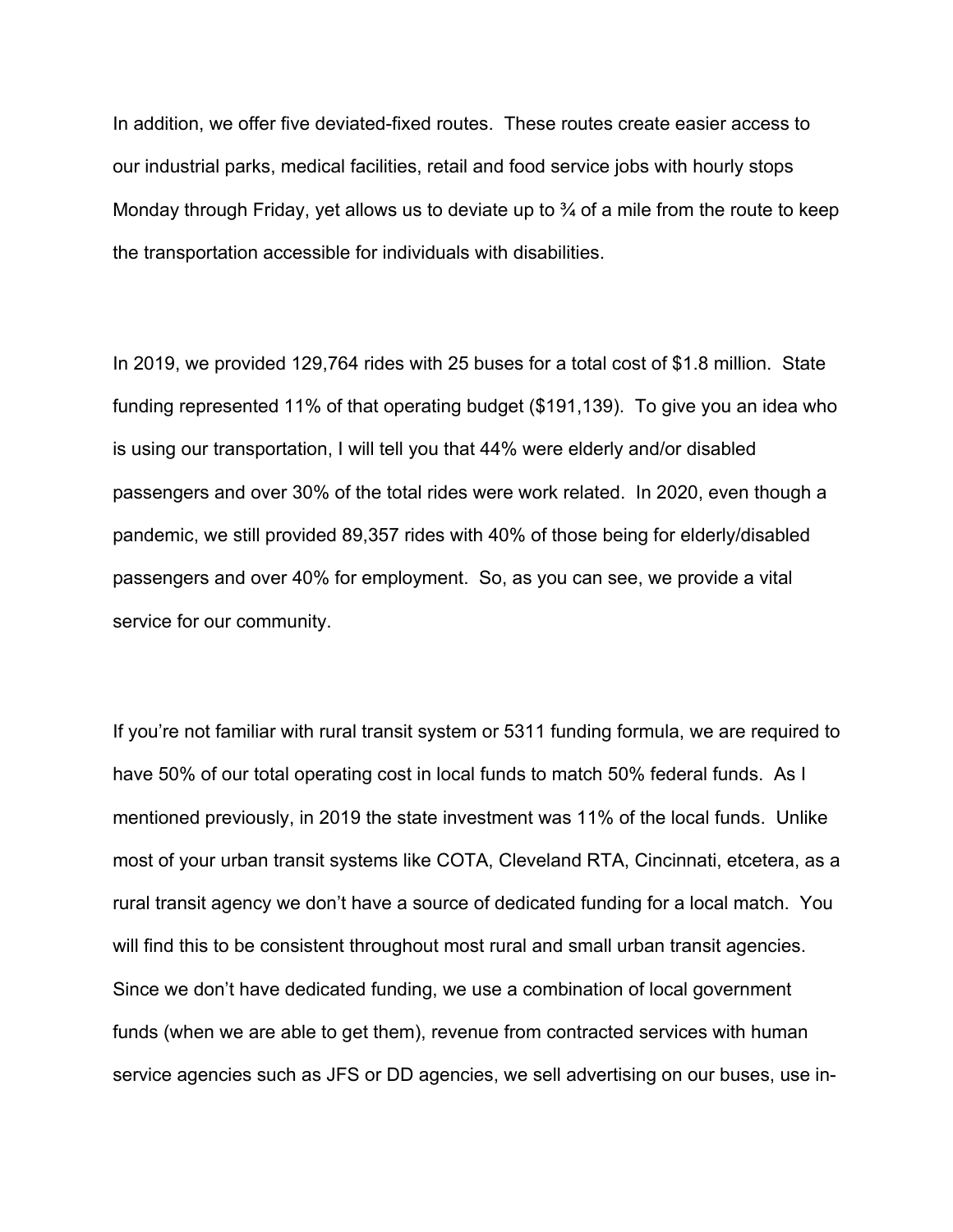kind matches whenever possible, and did you know that there are some rural agencies that even have bake sales to try and get additional local funds? As you can imagine, having such volatile funding from year to year makes it extremely difficult to create any type of long-range planning or to change how we operate. We never know how or where we are going to get our local funds to draw down our matching federal dollars or when those local funds could change or disappear.

With the \$70 million in State funding, transit systems across the state were finally able to start changing how we operate. For example, Lancaster-Fairfield was awarded funds to start commuter service along the 33 corridor to the Rickenbacker Industrial Park. This is a service we've wanted to implement for six years. We had been working with the Fairfield County Economic Development Director, the Mid-Ohio Regional Planning Commission, our local Ohio Means Jobs at JFS and employers to create this opportunity but just couldn't come up with the funds to implement.

In addition, we were able to purchase and implement an electronic fare payment system! Until last year, we were still archaic times with cash only fares! We had no way to accept credit cards or have any type of electronic passes. If you come from a social service background, you will know that benefits are distributed in EBT cards, so our passengers were paying \$5.00 to \$10.00 bank transaction fees to get cash to pay \$2.00 cash bus fares. Yes, I know this sounds ridiculous, but we didn't have the means to purchase and/or implement any other fare management system. Now those EBT cards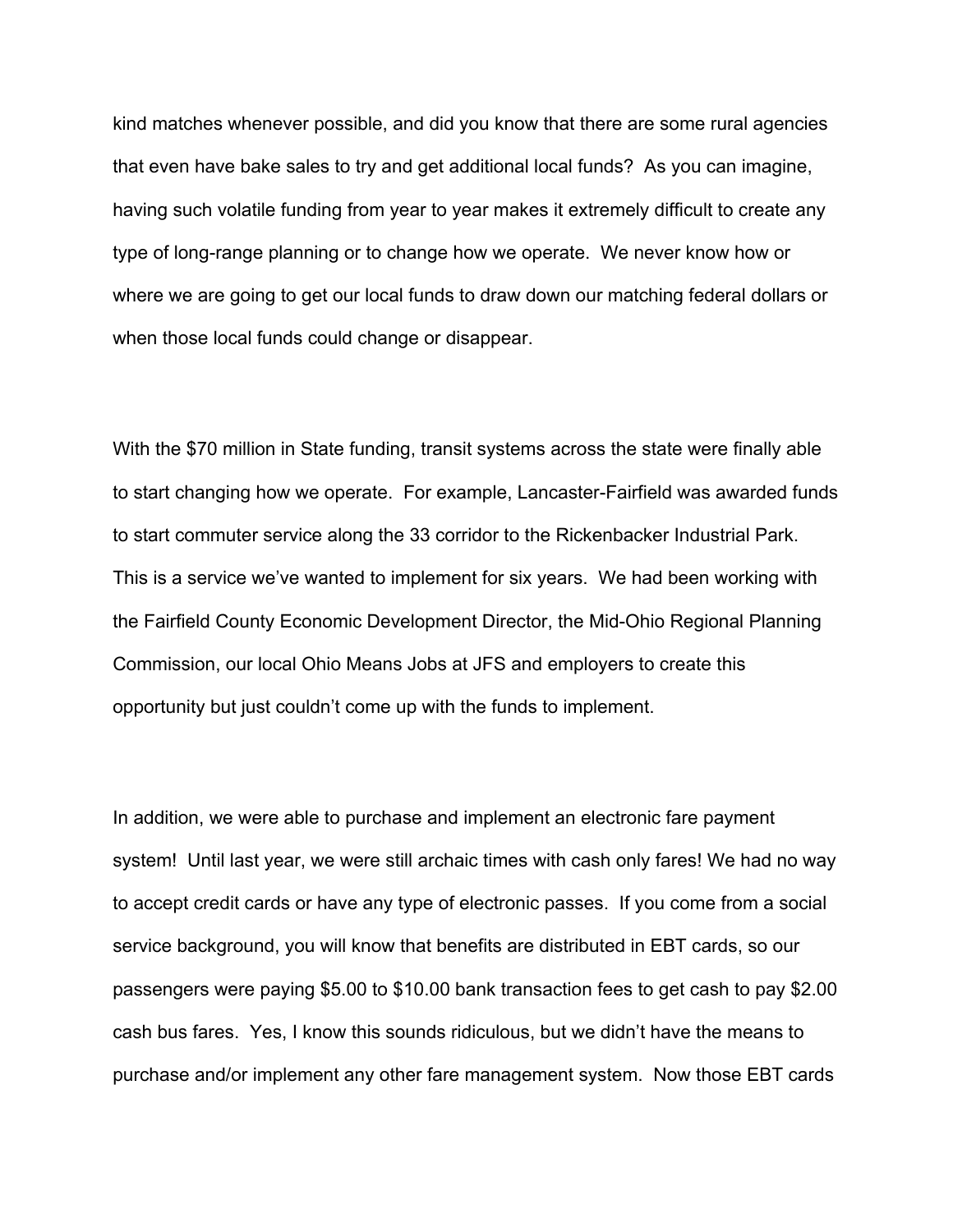can purchase electronic fares without being overcharged in bank transaction fees. Neither of these projects would have been made possible without the \$70 million in state funding for transit.

You will hear similar success stories throughout the state of what we've been able to do over the past two years thanks to this funding, including 13 other agencies that implemented electronic fare systems and numerous agencies that were able to add valuable service for their local communities, but for the sake of time, I won't list them all.

I would however like to address the Cares Act funding we received.

I feel there is a huge misunderstanding on how we utilized the Cares Act funding we received in 2020. As you now know, if we as rural transit agencies don't have local funds, we don't get our matching federal funds. When the State started closing businesses to help limit the spread of the virus, we were still operating. We were still taking essential employees to work; we were still taking medically fragile individuals to chemo and dialysis. We were still taking people to get food and medication. In addition, we were now taking individuals to get COVID testing. Our cost of doing business severely increased by purchasing necessary PPEs for our drivers, disinfectants, and electrostatic sprayers to keep buses safe, and were adding vehicles to routes to have passengers socially distanced. While the cost of business drastically increased, we were losing local revenues. Social service agencies were closed, so we weren't